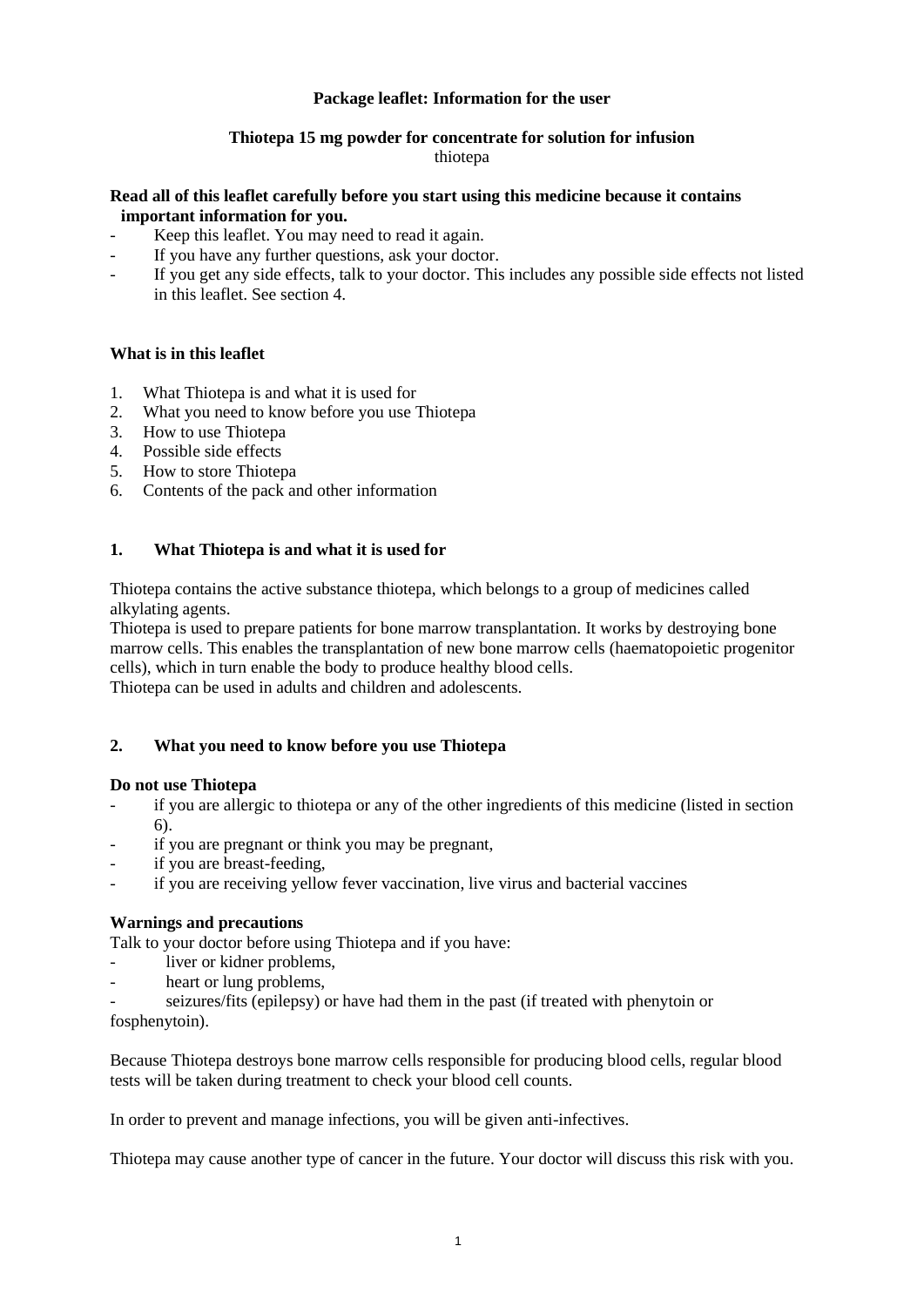# **Other medicines and Thiotepa**

Tell your doctor if you are taking, have recently taken or might take any other medicines.

## **Pregnancy, breast-feeding and fertility**

If you are pregnant or breast-feeding, think you may be pregnant or are planning to have a baby, **you must** tell your doctor before you receive Thiotepa.

Both women and men using Thiotepa must use effective contraceptive methods during treatment.

It is not known whether this medicinal product is excreted in breast milk. As a precautionary measure, women must not breast-feed during treatment with Thiotepa.

Thiotepa can impair male and female fertility. Male patients should seek for sperm preservation before therapy is started and should not father a child while treated and during the year after cessation of treatment.

## **Driving and using machines**

It is likely that certain adverse reactions of thiotepa like dizziness, headache and blurred vision could affect your ability to drive and use machines.

# **3. How to use Thiotepa**

Your doctor will calculate the dose according to your body surface or weight and your disease.

## **How Thiotepa is given:**

Thiotepa is administered by a qualified healthcare professional as an intravenous infusion (drip in a vein) after dilution of the individual vial. Each infusion will last 2-4 hours.

## **Frequency of administration:**

You will receive your infusions every 12 or 24 hours. The duration of treatment can last up to 5 days. Frequency of administration and duration of treatment depend on your disease.

# **4. Possible side effects**

Like all medicines, this medicine can cause side effects, although not everybody gets them.

The most serious side effects of Thiotepa therapy or the transplant procedure may include:

- decrease in circulating blood cell counts (intended effect of the medicine to prepare you for your transplant infusion)
- infection
- liver disorders including blocking of a liver vein
- the graft attacks your body (graft versus host disease)
- respiratory complications

Your doctor will monitor your blood counts and liver enzymes regularly to detect and manage these events.

Side effects of Thiotepa may occur with certain frequencies, which are defined as follows:

## **Very common side effects (may affect more than 1 in 10 people)**

- increased susceptibility to infection
- whole-body inflammatory state (sepsis)
- decreased counts of white blood cells, platelets and red blood cells (anaemia)
- the transplanted cells attack your body (graft versus host disease)
- dizziness, headache, blurred vision
- uncontrolled shaking of the body (convulsion)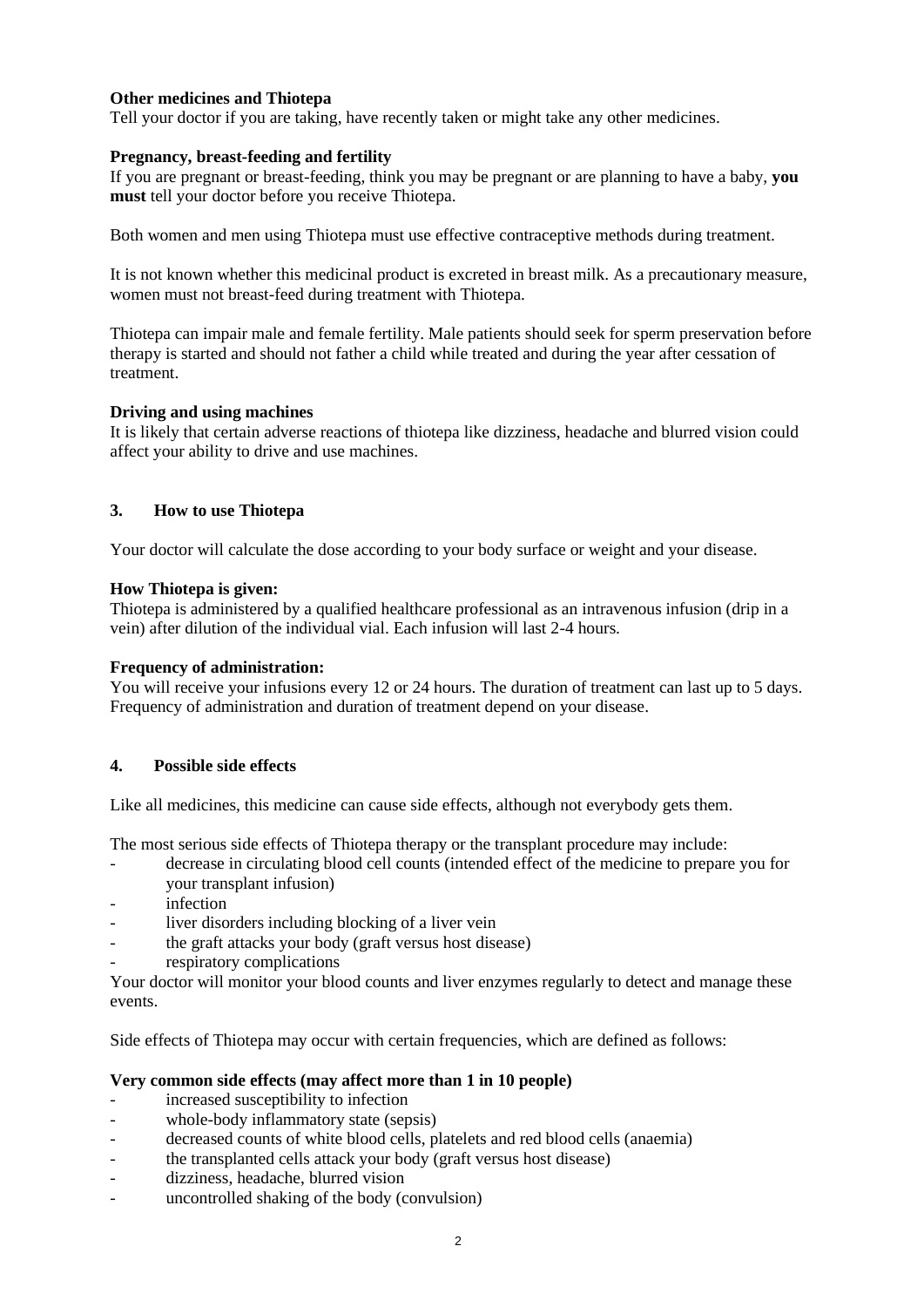- sensation of tingling, pricking or numbness (paraesthesia)
- partial loss of movement
- cardiac arrest
- nausea, vomiting, diarrhoea
- inflammation of the mucosa of the mouth (mucositis)
- irritated stomach, gullet, intestine
- inflammation of the colon
- anorexia, decreased appetite
- high glucose in the blood
- skin rash, itching, shedding
- skin colour disorder (do not confuse with jaundice see below)
- redness of the skin (erythema)
- hair loss
- back and abdominal pain, pain
- muscle and joint pain
- abnormal electrical activity in the heart (arrhythmia)
- inflammation of lung tissue
- enlarged liver
- altered organ function
- blocking of a liver vein (Veno-Occlusive Disease, VOD)
- yellowing of the skin and eyes (jaundice)
- hearing impaired
- lymphatic obstruction
- high blood pressure
- increased liver, renal and digestive enzymes
- abnormal blood electrolytes
- weight gain
- fever, general weakness, chills
- bleeding (haemorrhage)
- nasal bleeding
- general swelling due to fluid retention (oedema)
- pain or inflammation at the injection site
- eye infection (conjunctivitis)
- decreased sperm cell count
- vaginal bleeding
- absence of menstrual periods (amenorrhea)
- memory loss
- delaying in weight and height increase
- bladder disfunction
- underproduction of testosterone
- insufficient production of thyroid hormone
- deficient activity of the pituitary gland
- confusional state

#### **Common side effects (may affect up to 1 in 10 people)**

- anxiety, confusion
- abnormal bulging outward of one of the arteries in the brain (intracranial aneurysm)
- creatinine elevated
- allergic reactions
- occlusion of a blood vessel (embolism)
- heart rhythm disorder
- heart inability
- cardiovascular inability
- oxygen deficiency
- fluid accumulation in the lungs (pulmonary oedema)
- pulmonary bleeding
- respiratory arrest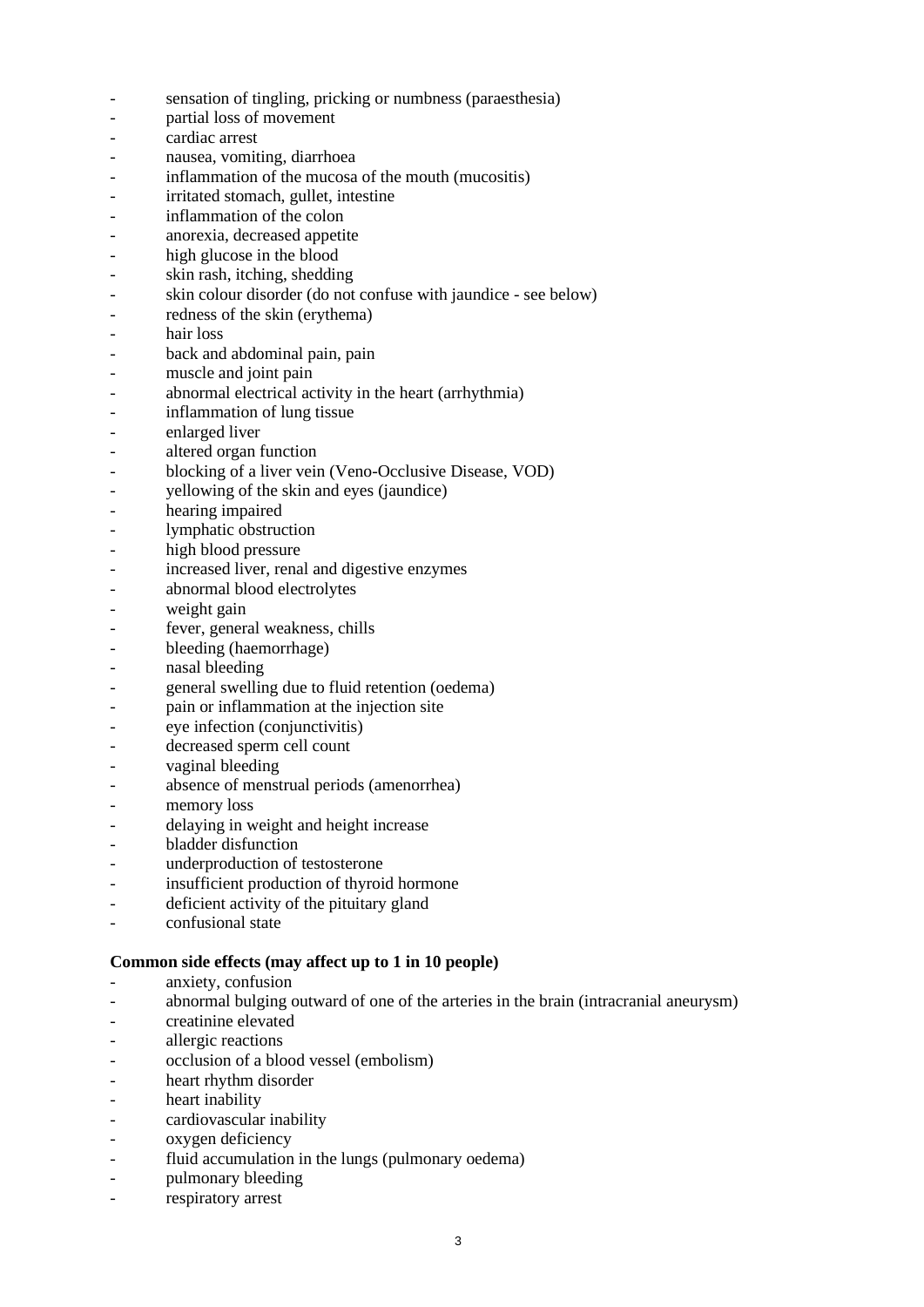- blood in the urine (haematuria) and moderate renal insufficiency
- inflammation of the urinary bladder
- discomfort in urination and decrease in urine output (disuria and oliguria)
- increase in the amount of nitrogen components in the blood stream (BUN increase)
- cataract
- inability of the liver
- cerebral haemorrhage
- cough
- constipation and upset stomach
- obstruction of the bowel
- perforation of stomach
- changes in muscle tone
- gross lack of coordination of muscle movements
- bruises due to a low platelet count
- menopausal symptoms
- cancer (second primary malignancies)
- abnormal brain function
- male and female infertility

# **Uncommon side effects (may affect up to 1 in 100 people)**

- inflammation and exfoliation of the skin (erythrodermic psoriasis)
- delirium, nervousness, hallucination, agitation
- gastrointestinal ulcer
- inflammation of the muscular tissue of the heart (myocarditis)
- abnormal heart condition (cardiomyopathy)

# **Not known: frequency cannot be estimated from the available data**

- increased blood pressure in the arteries (blood vessels) of the lungs (pulmonary arterial hypertension)
- severe skin damage (e.g. severe lesions, bullae, etc.) potentially involving the full body surface which can be even life-threatening
- damage to a component of the brain (the so called white matter) which can be even lifethreatening (leukoencephalopathy).

## **Reporting of side effects**

If you get any side effects, talk to your doctor or pharmacist. This includes any possible side effects not listed in this leaflet. You can also report side effects directly via the Yellow Card Scheme. Website[: www.mhra.gov.uk/yellowcard](http://www.mhra.gov.uk/yellowcard) or search for MHRA Yellow Card in the Google Play or Apple App Store. By reporting side effects you can help provide more information on the safety of this medicine.

## **5. How to store Thiotepa**

Keep this medicine out of the sight and reach of children.

Do not use this medicine after the expiry date which is stated on the carton and vial label after EXP. The expiry date refers to the last day of that month.

Store and transport refrigerated (2°C-8°C). Do not freeze.

After reconstitution the product is stable for 8 hours when stored at 2°C -8°C.

After dilution the product is stable for 24 hours when stored at  $2^{\circ}C$  -8°C and for 4 hours when stored at 25°C. From a microbiological point of view, the product should be used immediately.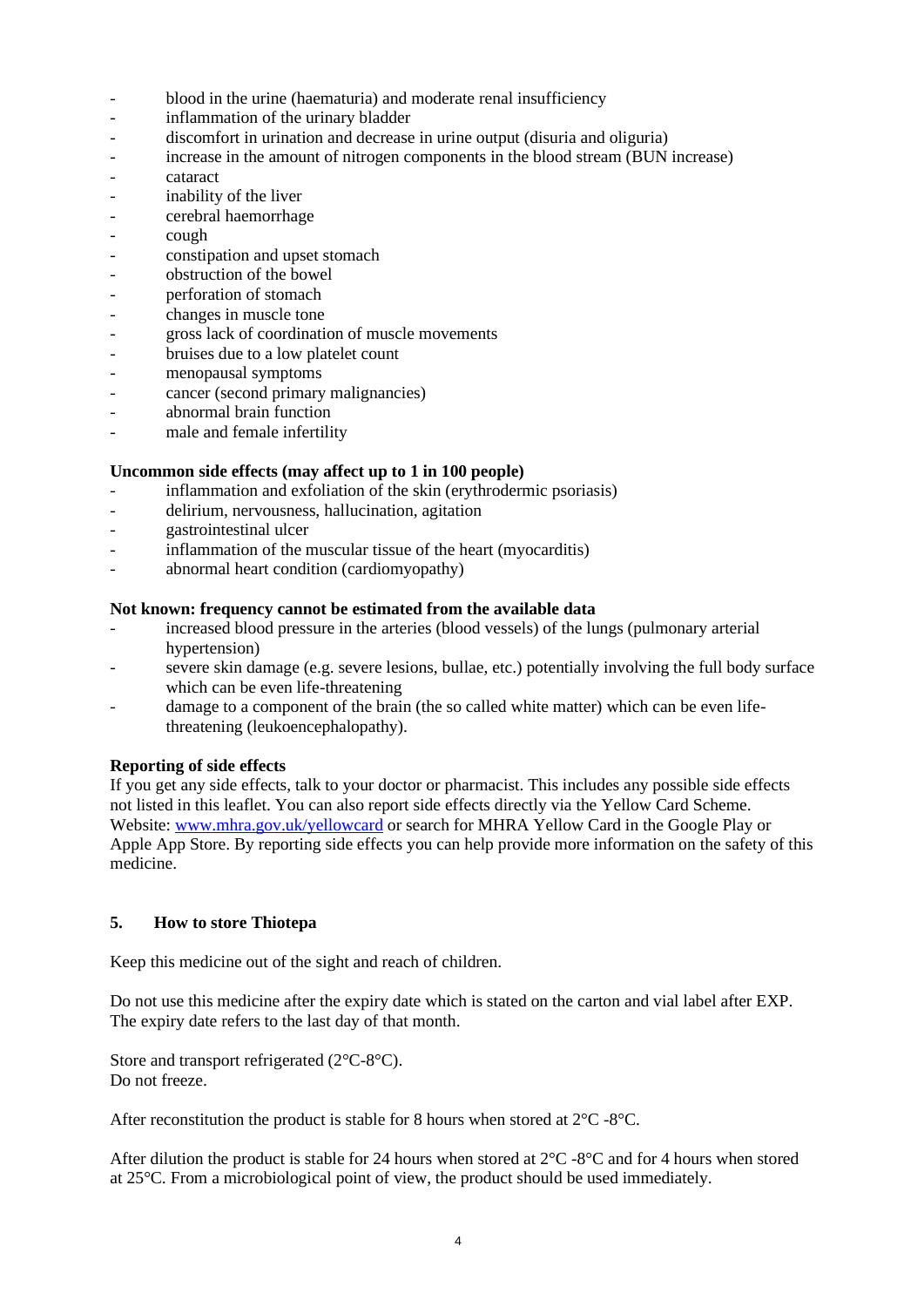Any unused product or waste material should be disposed of in accordance with local requirements.

# **6. Contents of the pack and other information**

## **What Thiotepa contains**

- The active substance is thiotepa. One vial contains 15 mg thiotepa. After reconstitution, each ml contains 10 mg thiotepa (10 mg/ml)
- Thiotepa does not contain any other ingredients.

# **What Thiotepa looks like and contents of the pack**

Thiotepa is a white lyophilized powder supplied in a glass vial containing 15 mg thiotepa. Each carton contains 1 vial.

# **Marketing Authorisation Holder**

Mercury Pharmaceuticals Limited Capital House 85 King William Street London EC4N 7BL United Kingdom

# **Manufacturer**

Pharmadox Healthcare Ltd KW20A Kordin Industrial Park Paola, PLA 3000 Malta

## **This leaflet was last revised in March 2020**

------------------------------------------------------------------------------------------------------------------------

The following information is intended for healthcare professionals only.

# **PREPARATION GUIDE**

# **Thiotepa 15 mg powder for concentrate for solution for infusion**

Thiotepa

Read this guide prior to the preparation and administration of Thiotepa.

# **1. PRESENTATION**

Thiotepa is supplied as 15 mg powder for concentrate for solution for infusion. Thiotepa must be reconstituted and diluted prior to administration.

# **2. SPECIAL PRECAUTIONS FOR DISPOSAL AND OTHER HANDLING**

## **General**

Procedures for proper handling and disposal of anticancer medicinal products should be considered. All transfer procedures require strict adherence to aseptic techniques, preferably employing a vertical laminar flow safety hood.

As with other cytotoxic compounds, caution need to be exercised in handling and preparation of Thiotepa solutions to avoid accidental contact with skin or mucous membranes. Topical reactions associated with accidental exposure to thiotepa may occur. In fact, the use of gloves is recommended in preparing the solution for infusion. If thiotepa solution accidentally contacts the skin, immediately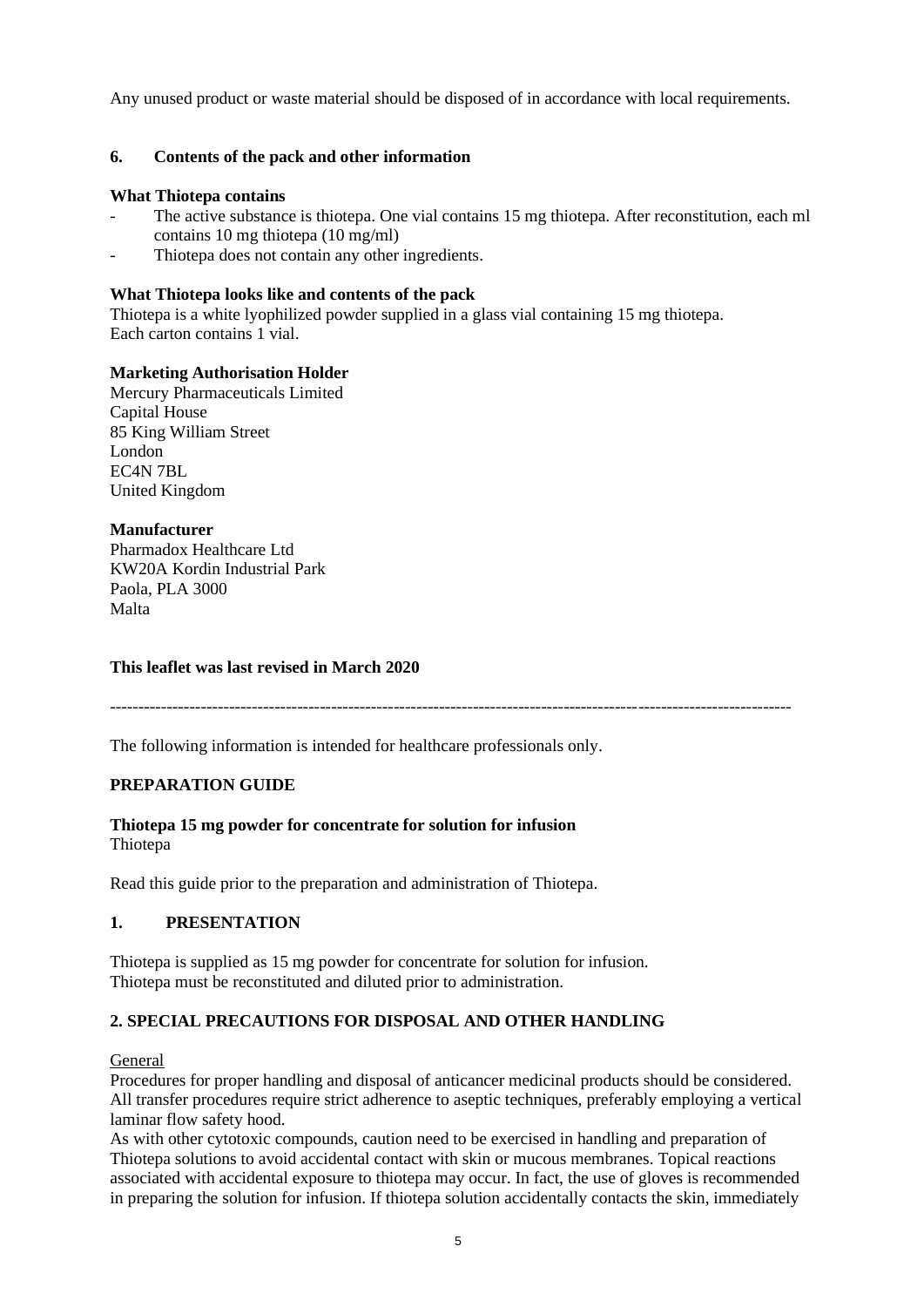the skin must be thoroughly washed with soap and water. If thiotepa accidentally contacts mucous membranes, they must be flushed thoroughly with water.

# Calculation of dose of Thiotepa

Thiotepa is administered at different doses in combination with other chemotherapeutic medicinal products in patients prior to conventional haematopoietic progenitor cell transplantation (HPCT) for haematological diseases or solid tumours.

Thiotepa posology is reported, in adult and paediatric patients, according to the type of HPCT (autologous or allogeneic) and disease.

## Posology in adults

# *AUTOLOGOUS HPCT*

# **Haematological diseases**

The recommended dose in haematological diseases ranges from  $125 \text{ mg/m}^2/\text{day}$  (3.38 mg/kg/day) to 300 mg/m<sup>2</sup>/day (8.10 mg/kg/day) as a single daily infusion, administered from 2 up to 4 consecutive days before autologous HPCT depending on the combination with other chemotherapeutic medicinal products, without exceeding the total maximum cumulative dose of 900 mg/m<sup>2</sup> (24.32 mg/kg), during the time of the entire conditioning treatment.

# LYMPHOMA

The recommended dose ranges from  $125 \text{ mg/m}^2/\text{day}$  (3.38 mg/kg/day) to 300 mg/m<sup>2</sup>/day (8.10 mg/kg/day) as a single daily infusion, administered from 2 up to 4 consecutive days before autologous HPCT depending on the combination with other chemotherapeutic medicinal products, without exceeding the total maximum cumulative dose of 900 mg/m<sup>2</sup> (24.32 mg/kg), during the time of the entire conditioning treatment.

## CENTRAL NERVOUS SYSTEM(CNS) LYMPHOMA

The recommended dose is 185 mg/m<sup>2</sup>/day (5 mg/kg/day) as a single daily infusion, administered for 2 consecutive days before autologous HPCT, without exceeding the total maximum cumulative dose of 370 mg/m<sup>2</sup> (10 mg/kg), during the time of the entire conditioning treatment.

# MULTIPLE MYELOMA

The recommended dose ranges from  $150 \text{ mg/m}^2/\text{day}$  (4.05 mg/kg/day) to  $250 \text{ mg/m}^2/\text{day}$ (6.76 mg/kg/day) as a single daily infusion, administered for 3 consecutive days before autologous HPCT depending on the combination with other chemotherapeutic medicinal products, without exceeding the total maximum cumulative dose of  $750 \text{ mg/m}^2$  (20.27 mg/kg), during the time of the entire conditioning treatment.

## **Solid tumours**

The recommended dose in solid tumours ranges from  $120 \text{ mg/m}^2/\text{day}$  (3.24 mg/kg/day) to 250 mg/m<sup>2</sup>/day (6.76 mg/kg/day) divided in one or two daily infusions, administered from 2 up to 5 consecutive days before autologous HPCT depending on the combination with other chemotherapeutic medicinal products, without exceeding the total maximum cumulative dose of 800 mg/m<sup>2</sup> (21.62) mg/kg), during the time of the entire conditioning treatment.

## BREAST CANCER

The recommended dose ranges from  $120 \text{ mg/m}^2/\text{day}$  (3.24 mg/kg/day) to  $250 \text{ mg/m}^2/\text{day}$ (6.76 mg/kg/day) as a single daily infusion, administered from 3 up to 5 consecutive days before autologous HPCT depending on the combination with other chemotherapeutic medicinal products, without exceeding the total maximum cumulative dose of 800 mg/m2 (21.62 mg/kg), during the time of the entire conditioning treatment.

## CNS TUMOURS

The recommended dose ranges from 125 mg/m<sup>2</sup>/day (3.38 mg/kg/day) to 250 mg/m<sup>2</sup>/day (6.76 mg/kg/day) divided in one or two daily infusions, administered from 3 up to 4 consecutive days before autologous HPCT depending on the combination with other chemotherapeutic medicinal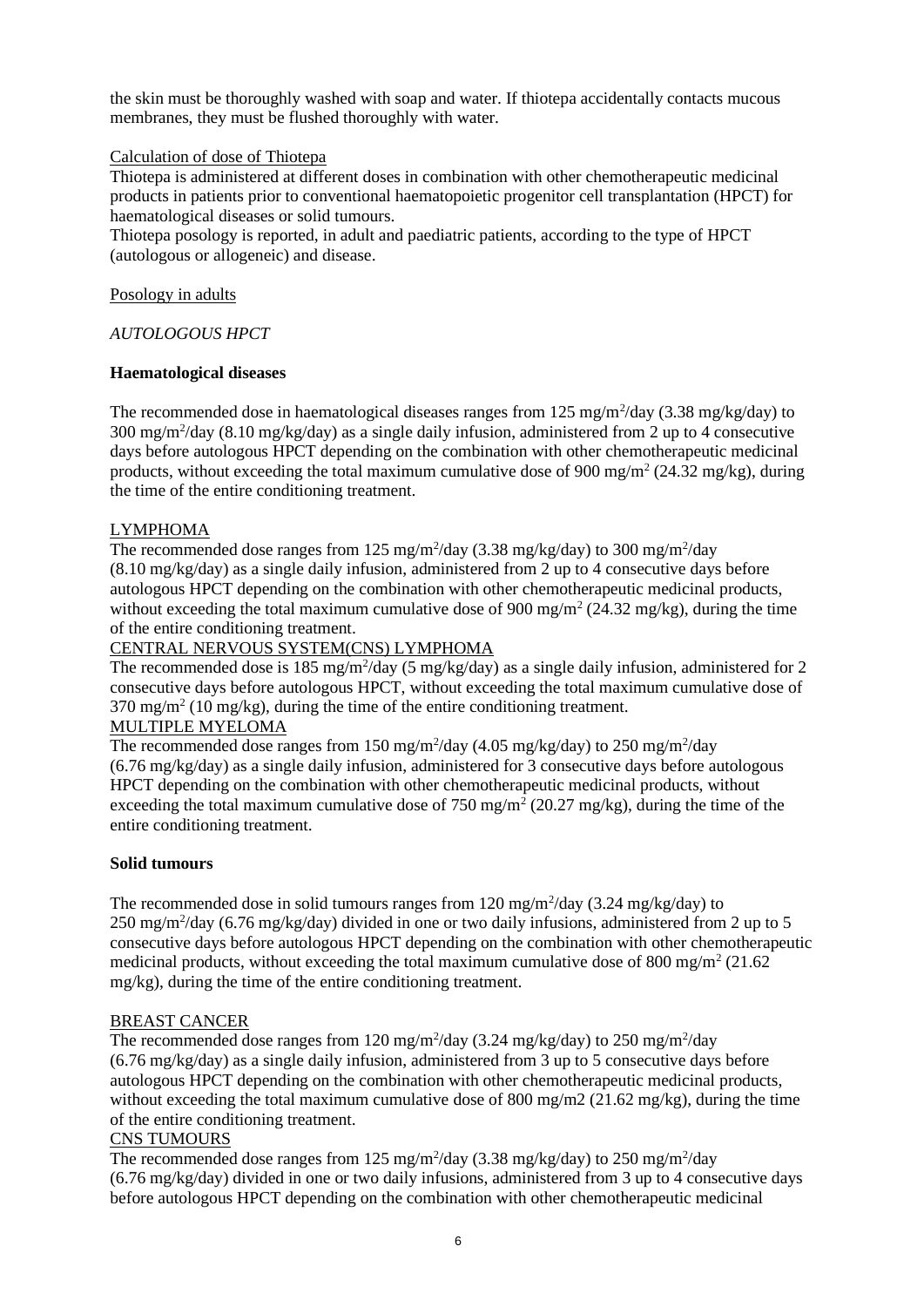products, without exceeding the total maximum cumulative dose of  $750 \text{ mg/m}^2$  (20.27 mg/kg), during the time of the entire conditioning treatment.

# OVARIAN CANCER

The recommended dose is  $250 \text{ mg/m}^2/\text{day}$  (6.76 mg/kg/day) as a single daily infusion, administered in 2 consecutive days before autologous HPCT, without exceeding the total maximum cumulative dose of 500 mg/m<sup>2</sup> (13.51 mg/kg), during the time of the entire conditioning treatment. GERM CELL TUMOURS

The recommended dose ranges from  $150 \text{ mg/m}^2/\text{day}$  (4.05 mg/kg/day) to  $250 \text{ mg/m}^2/\text{day}$ (6.76 mg/kg/day) as a single daily infusion, administered for 3 consecutive days before autologous HPCT depending on the combination with other chemotherapeutic medicinal products, without exceeding the total maximum cumulative dose of 750 mg/m<sup>2</sup> (20.27 mg/kg), during the time of the entire conditioning treatment.

# *ALLOGENEIC HPCT*

# **Haematological diseases**

The recommended dose in haematological diseases ranges from 185 mg/m<sup>2</sup>/day (5 mg/kg/day) to 481 mg/m<sup>2</sup>/day (13 mg/kg/day) divided in one or two daily infusions, administered from 1 up to 3 consecutive days before allogeneic HPCT depending on the combination with other chemotherapeutic medicinal products, without exceeding the total maximum cumulative dose of 555 mg/m<sup>2</sup> (15 mg/kg), during the time of the entire conditioning treatment.

# LYMPHOMA

The recommended dose in lymphoma is  $370 \text{ mg/m}^2/\text{day}$  (10 mg/kg/day) divided in two daily infusions before allogeneic HPCT, without exceeding the total maximum cumulative dose of  $370 \text{ mg/m}^2$ (10 mg/kg), during the time of the entire conditioning treatment.

## MULTIPLE MYELOMA

The recommended dose is  $185 \text{ mg/m}^2/\text{day}$  (5 mg/kg/day) as a single daily infusion before allogeneic HPCT, without exceeding the total maximum cumulative dose of  $185 \text{ mg/m}^2$  (5 mg/kg), during the time of the entire conditioning treatment.

## LEUKAEMIA

The recommended dose ranges from 185 mg/m<sup>2</sup>/day (5 mg/kg/day) to 481 mg/m<sup>2</sup>/day (13 mg/kg/day) divided in one or two daily infusions, administered from 1 up to 2 consecutive days before allogeneic HPCT depending on the combination with other chemotherapeutic medicinal products, without exceeding the total maximum cumulative dose of 555 mg/m<sup>2</sup> (15 mg/kg), during the time of the entire conditioning treatment.

## THALASSEMIA

The recommended dose is 370 mg/m<sup>2</sup>/day (10 mg/kg/day) divided in two daily infusions, administered before allogeneic HPCT, without exceeding the total maximum cumulative dose of  $370 \text{ mg/m}^2$  (10 mg/kg), during the time of the entire conditioning treatment.

## Posology in paediatric patients

## *AUTOLOGOUS HPCT*

## **Solid tumours**

The recommended dose in solid tumours ranges from 150 mg/m<sup>2</sup>/day (6 mg/kg/day) to 350 mg/m<sup>2</sup>/day (14 mg/kg/day) as a single daily infusion, administered from 2 up to 3 consecutive days before autologous HPCT depending on the combination with other chemotherapeutic medicinal products, without exceeding the total maximum cumulative dose of  $1050$  mg/m<sup>2</sup> (42 mg/kg), during the time of the entire conditioning treatment.

## CNS TUMOURS

The recommended dose ranges from 250 mg/m<sup>2</sup>/day (10 mg/kg/day) to 350 mg/m<sup>2</sup>/day (14 mg/kg/day) as a single daily infusion, administered for 3 consecutive days before autologous HPCT depending on the combination with other chemotherapeutic medicinal products, without exceeding the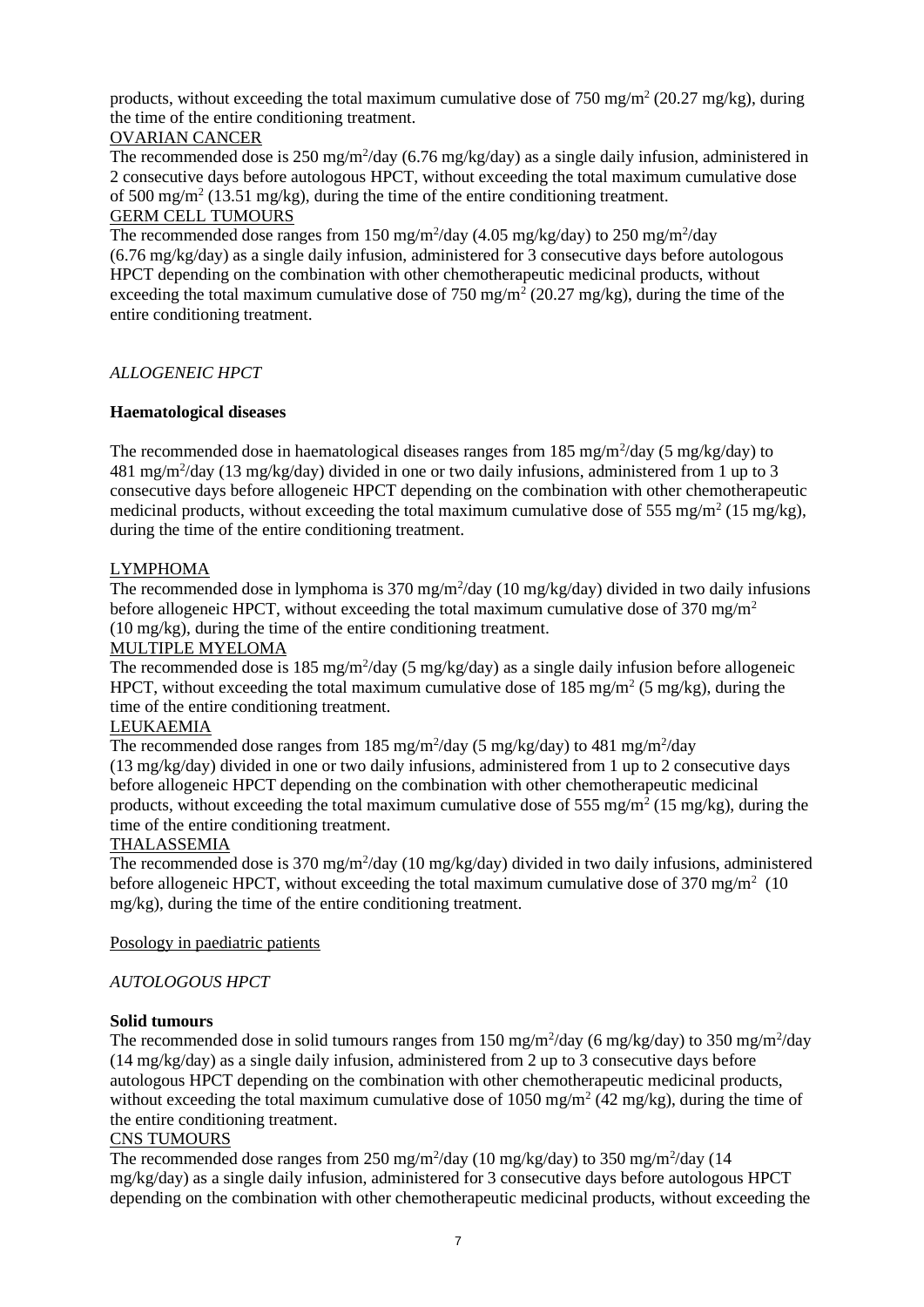total maximum cumulative dose of 1050 mg/m<sup>2</sup> (42 mg/kg), during the time of the entire conditioning treatment.

# *ALLOGENEIC HPCT*

# **Haematological diseases**

The recommended dose in haematological diseases ranges from 125 mg/m<sup>2</sup>/day (5 mg/kg/day) to  $250 \text{ mg/m}^2/\text{day}$  (10 mg/kg/day) divided in one or two daily infusions, administered from 1 up to 3 consecutive days before allogeneic HPCT depending on the combination with other chemotherapeutic medicinal products, without exceeding the total maximum cumulative dose of 375 mg/m<sup>2</sup> (15 mg/kg), during the time of the entire conditioning treatment.

# LEUKAEMIA

The recommended dose is 250 mg/m<sup>2</sup>/day (10 mg/kg/day) divided in two daily infusions, administered before allogeneic HPCT, without exceeding the total maximum cumulative dose of 250 mg/m<sup>2</sup> (10) mg/kg), during the time of the entire conditioning treatment.

# THALASSEMIA

The recommended dose ranges from 200 mg/m<sup>2</sup>/day (8 mg/kg/day) to 250 mg/m<sup>2</sup>/day (10 mg/kg/day) divided in two daily infusions, administered before allogeneic HPCT without exceeding the total maximum cumulative dose of 250 mg/m<sup>2</sup> (10 mg/kg), during the time of the entire conditioning treatment.

# REFRACTORY CYTOPENIA

The recommended dose is  $125 \text{ mg/m}^2$ /day (5 mg/kg/day) as a single daily infusion, administered for 3 consecutive days before allogeneic HPCT, without exceeding the total maximum cumulative dose of 375 mg/m<sup>2</sup> (15 mg/kg), during the time of the entire conditioning treatment.

# GENETIC DISEASES

The recommended dose is  $125 \text{ mg/m}^2$ /day (5 mg/kg/day) as a single daily infusion, administered for 2 consecutive days before allogeneic HPCT, without exceeding the total maximum cumulative dose of  $250 \text{ mg/m}^2$  (10 mg/kg), during the time of the entire conditioning treatment.

# SICKLE CELL ANAEMIA

The recommended dose is  $250 \text{ mg/m}^2/\text{day}$  (10 mg/kg/day) divided in two daily infusions, administered before allogeneic HPCT, without exceeding the total maximum cumulative dose of  $250 \text{ mg/m}^2$  (10 mg/kg), during the time of the entire conditioning treatment.

## **Reconstitution**

Thiotepa must be reconstituted with 1.5 ml of sterile water for injections.

Using a syringe fitted with a needle, aseptically withdraw 1.5 ml of sterile water for injections.

Inject the content of the syringe into the vial through the rubber stopper.

Remove the syringe and the needle and mix manually by repeated inversions.

Only colourless solutions, without any particulate matter, must be used. Reconstituted solutions may occasionally show opalescence; such solutions can still be administered.

## Further dilution in the infusion bag

The reconstituted solution is hypotonic and must be further diluted prior to administration with 500 ml sodium chloride 9 mg/ml (0.9%) solution for injection (1000 ml if the dose is higher than 500 mg) or with an appropriate volume of sodium chloride 9 mg/ml (0.9%) in order to obtain a final Thiotepa concentration between 0.5 and 1 mg/ml.

## Administration

Thiotepa infusion solution should be inspected visually for particulate matter prior to administration. Solutions containing a precipitate should be discarded.

The infusion solution must be administered to patients using an infusion set equipped with a 0.2  $\mu$ m in-line filter. Filtering does not alter solution potency.

Thiotepa should be aseptically administered as a 2-4 hours infusion under room temperature (about 25°C) and normal light conditions.